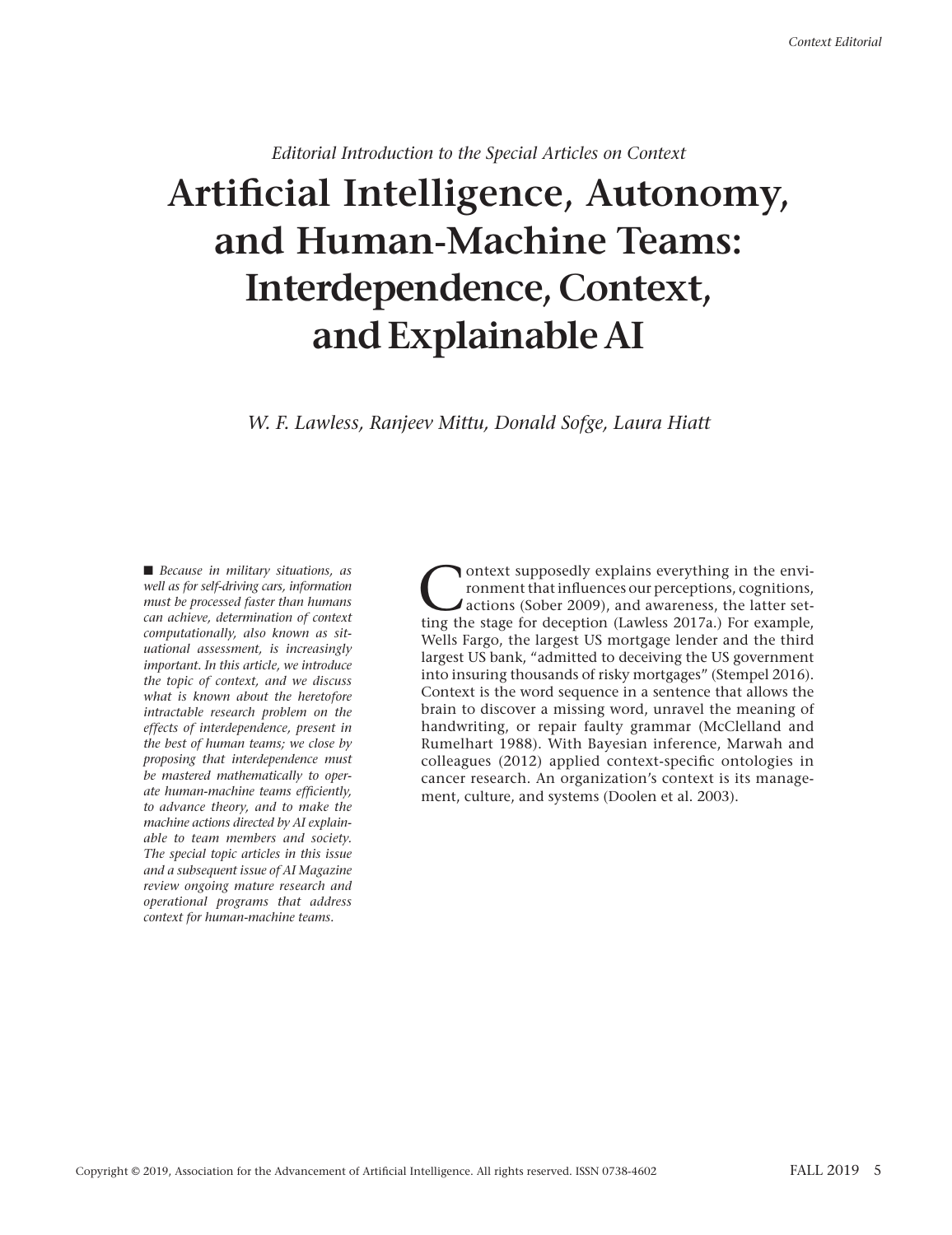# The Definition of Context

Merriam-Webster<sup>1</sup> offers two definitions of context: "the parts of a discourse that surround a word or passage and can throw light on its meaning; or, the interrelated conditions in which something exists or occurs; for example, setting the historical context of the war."

In a review of the theories of meaning, Speaks (2017) states that different meanings arise from different situations: "These situations are typically called *contexts of utterance*, or just *contexts,* and expressions whose reference depends on the context are called *indexicals* or *context-dependent expressions."*

The *Oxford English Dictionary*2 locates the origin of context in Late Middle English, from Latin *weave* and *text,* meaning, "The circumstances that form the setting for an event, statement, or idea, and in terms of which it can be fully understood."

In *AI Magazine,* it has been common to define context as situational awareness (as, for example, by Pfautz et al. [2015, p. 42]). Authors in *AI Magazine* have also sometimes used the term *context* for internal processing, as occurs in natural language understanding; for example, "translating text from one natural language to another ... [based on a constructed] internal representation" (Brill and Mooney 1997, p. 21). What we like about the definition used in *AI Magazine* is that the awareness of a context or situation may be nonverbal and not lend itself exclusively to a "mental object with semantic properties … [to make] sense of each other's behavior" (Pitt 2018). After all, for quantum mechanics, no consensus exists on its meaning even after nearly a century of debate, yet it is the most predictive of sciences (see, for example, the work of Weinberg [2017]).

When is context clear? Clear context might be a chaplain giving last rites, a prearranged visit with a doctor, or an official letter from the IRS demanding back taxes.

When is context unclear? An uncertain context might be the fog of war, a shout from an airline steward to brace for impact, or the legal rules of discovery preventing objective reconstruction for the context of a crime (Felson and Eckert 2015).

When is context an illusion? In 1944, based on an expedition that found evidence for Einstein's theory of relativity, an editorial in the *New York Times* declared that the world was illusory. The physicist Carlo Rovelli (Garner 2016) wrote that "reality is not as it appears." Humans are prey to Adelson's (2000) checkerboard illusion, whereas photometers are not. Cybercriminals and spies rely on illusion.

A 1983 example of computers and context comes from the RAND Corporation. Irving (2018) writes that on September 26, 1983, in a bunker near Moscow, Lt. Col. Stanislav Petrov was monitoring Russian satellite data for signs of missile launches by the United States when a siren sounded. Petrov's screen flashed "Missile launch" five times. Petrov didn't know that a satellite had misinterpreted sunlight reflected on clouds, but he phoned his duty officer and informed him of a false alarm. The duty officer passed the falsealarm message up the chain of command without asking Petrov for an explanation.

Context is determined by an awareness of social reality (Pfautz et al. 2015, p. 42), interdependently, that is, change the situation, players, or social norms, and context changes (Lawless et al. 2018). For example, context changes after a sports team substitutes a novice for its star player, after a deception is uncovered in court before a jury, or after a political party changes its leadership. The context of war changed early in 2018 with news that a swarm of drones attacked a previously impregnable Russian base in Syria, reportedly killing Russian soldiers (Grove 2018).3

Already, the disruptive economic impact of machine learning (ML), a subset of artificial intelligence, has been estimated in the trillions of dollars (Brynjolfsson and Mitchell 2017). Applications of ML and other AI algorithms are having an unprecedented impact across industry, the military, medicine, finance, and society generally. But as autonomous machines become important to society, so does context. Judea Pearl (2002) warned AI scientists that they must "build machines that make sense of what goes on in their environment," a warning that unheeded could impede further development (Pearl and Mackenzie 2018).

For example, self-driving cars have been involved in at least three fatalities, including that of a pedestrian, yet humans, not ML, had to unravel the pedestrian's context. After the pedestrian's death in March 2018, an article in *Commentary* (Rothman 2018) blamed the pedestrian, an article in the *New York Times* (Wakabayashi 2018) blamed Uber's self-driving autonomy software, and the preliminary decision by the National Transportation Safety Board (2018) blamed Uber, because the car saw the pedestrian 6 seconds ahead and selected emergency braking 1.3 seconds ahead, but the emergency brakes were not operational and could not improve the car's performance. The vehicle operator engaged the steering wheel less than a second before impact and began braking 1 second after impact. For our purposes, the car performed appropriately, and it performed faster than the human operator, but it was not programmed to share what it knew, although it could have almost 5 seconds before the human became aware of the situation.

These seemingly unrelated problems regarding context require an interdisciplinary approach to solve, but, until now, social science has been slow to contribute to a theory of interdependence for humanmachine teams (Lawless 2017a; Lawless 2017b). Although social science has contributed to the development of statistical analysis, it has struggled with the replication of experiments (Open Science Collaboration 2015). Relatedly, interdependence theory indicates that the information from behavior and mental concepts of behavior are orthogonal, producing poor correlations (for example, see the work of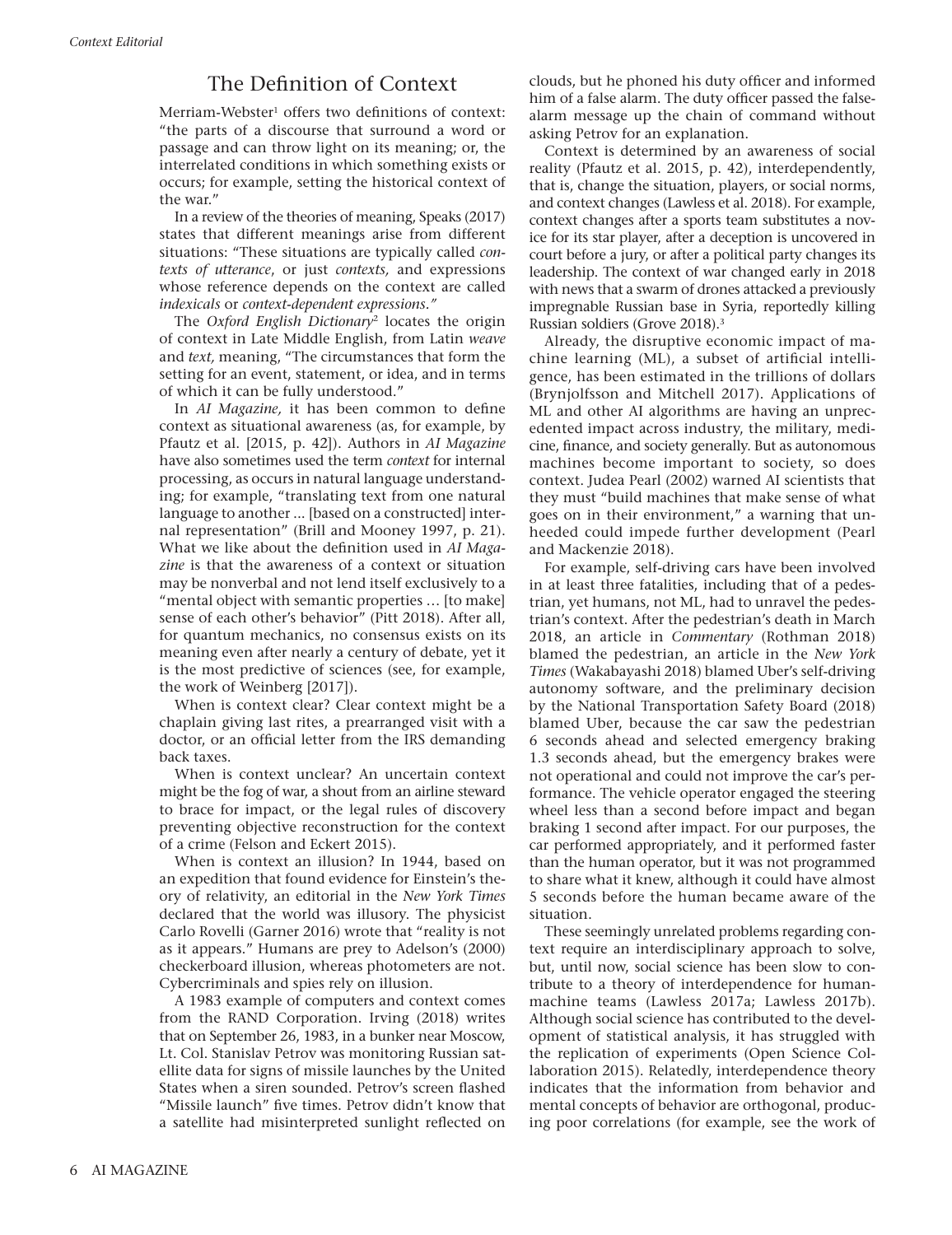Zell and Krizan [2014]). Putting aside that psychologic tests can be financially lucrative, personality and other tests have been discredited as invalid, but they have not been discontinued — for example, the Myers–Briggs personality test, the most lucrative test in psychology (Emre 2018); the implicit association test, used to determine implicit racism (Blanton 2009), although racism is resistant to treatment (Jussim 2017); and self-esteem tests, used in schools for decades (Baumeister et al. 2005).

# The Future Determination of Shared Context in Real Time with Human-Machine Teams

The US Department of Defense is shifting to realtime operations, which makes critical the computational determination of context. Based on the RAND Corporation's story about Petrov in 1983, the biggest concern with AI is its use to determine the context of a nuclear confrontation when humans are not in the loop, a so-called Skynet situation (Lawless 2018). Of concern, in the recent analysis by RAND, is that AI systems may undermine the stability between nations and make catastrophic war more likely (see, for example, the work of Geist and Lohn [2018]).

China has demonstrated swarm intelligence algorithms that enable drones to hunt in packs. Russia has announced plans for an underwater drone that could guide itself across oceans to deliver a nuclear warhead powerful enough to vaporize a major city. Adding urgency to the determination of context in real time, China and Russia have announced the addition of hypersonic missiles to their military arsenals. Despite this urgency, "Americans seem generally complacent about the dominance of their armed forces ... creating a crisis of national security" (Edelman and Roughead 2018, p. vi).

As with Uber and its vehicle operator in the death of the pedestrian (National Transportation Safety Board 2018), where the machine worked and the human operator failed, what if in future situations contexts change more rapidly that humans can process, so that at some point AI systems alone must determine context? Woo (2018), for example, notes that quicker human-reflex-like responsiveness is thought to be likely with 5G.

How can we arrange human-machine teams to make the best possible decisions in real time, not only to protect national defense, to respond to medical emergencies, or to warn other cars while riding inebriated in a self-driving car, but also to accomplish these tasks more productively, efficiently, and safely than now? For example, can user interventions improve the learning of context for autonomous machines operating in unfamiliar environments or experiencing unanticipated and rapid events? Can autonomous machines be taught to explain contexts by reasoning, with inferences about causality, and with decisions to humans relying on comprehensible

explanations (Kambhampati 2018). And for mutual context, can AI machines interdependently affect human awareness, teams, and society, and how might these machines be affected in turn? In short, in real time, can situational awareness of context be mutually constructed, mutually shared, and mutually trusted among machines and humans and thus be productive, safe, efficient, and a benefit to society?

To address these questions, we need to know more about the effects of interdependence, which Jones (1998, p. 33) said characterized social interaction but was bewildering theoretically. Nonetheless, our knowledge about interdependence is growing (Lawless 2017a; Lawless 2017b). It not only determines context (Lawless et al. 2018), but it is a social state very sensitive to changes in context, exemplified by instability when two adversaries angrily express their twosided stories, but once adversaries compromise, their context is determined. (See, for example, the bipartisan legislation passed overwhelmingly in response to the 2018 nuclear posture review [Mattis 2018; Payne 2018].) The universal motivation is for convergence to a single story (however, removing an alternative interpretation increases uncertainty and risk [Lukianoff and Haidt 2018]) and nonfactorability for example, the struggle to write a successful screenplay that dramatizes a courtroom scene, to direct a winning political battle, or to describe protectively an engineering innovation in a patent.

According to the National Academy of Sciences (Cooke and Hilton 2015), teams are interdependent, and the best teams are highly interdependent (Cummings 2015). Interdependence is associated with innovation (Lawless 2017a; Lawless 2017b). However, to maintain a state of interdependence, a leader must train or quickly replace poorly performing team members (Hackman 2011), such as when Verizon removed the architect of its struggling online advertisement business (FitzGerald and Ramachandran 2018); keep a complex technology composed of numerous parts fully integrated, such as the US Army's recent successful missile defense system (Freedberg 2018); reduce uncertainty by sustaining an active competition among self-interested, two-sided perspectives not only to reach the best decisions — for example, the "informed assessment of competing interests"4 — but also to reduce human error (Lawless et al. 2017); and, finally, to keep a team focused on collecting and analyzing the objective and statistical evidence that guides the search for vulnerabilities in a team and its opponents without becoming overly confident (Massey and Thaler 2005), such as when an overconfident CBS was defeated by Viacom (James 2018).

Theoretically (Lawless 2017b), it has been difficult to explain why information obtained from observing the performance of the best teams seldom generalizes (for example, even veteran movie studios with past successes can fail at the box office with a movie sequel [Fritz 2017]). One reason is that, mathematically, by reducing the degrees of freedom, the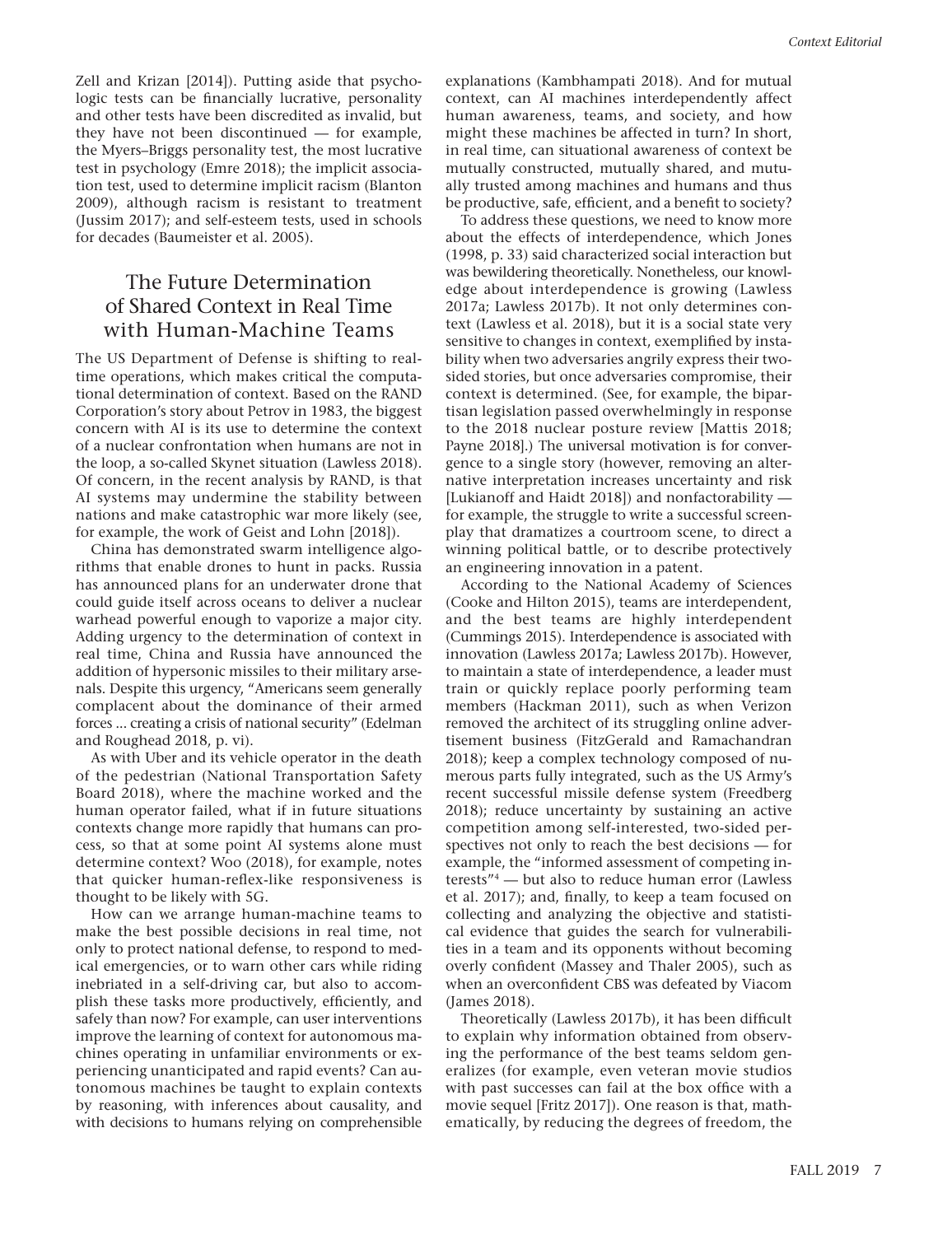structure of the best teams minimizes the entropy produced (Lawless 2017a; Lawless 2017b), allowing the best teams to increase their maximum entropy production, but becoming at the same time an impediment to determining how each member of a team contributes to a team's context or its performance, the loss of structural information accounting for one of the bewildering effects caused by interdependence.5 Inverting the problem to put a finer point on what we know about human teams, in contrast to the dearth of information from well-run teams, dysfunctional teams produce too much information (for example, divorce; the costly CBS–Viacom merger standoff; and the US Department of Energy's mismanagement of military nuclear wastes indicated by remediation costs in the many tens or hundreds of billions of dollars [Lawless et al. 2014]).

We also need to explore what happens to shared context when machines begin to think (Gershenfeld 1999) or, like humans, develop subjective states that allow them to monitor and report on their interpretations of reality (Dehaene, Lau, and Kouider 2018), forcing scientists to rethink the general model of human social behavior (see, for example, the work of Lawless et al. [2018]). If dependence on AI and ML continues or grows, we and the public will also be interested in what happens to context shared by users, teams of humans and machines, or society when these machines malfunction (Kissinger 2018). As we "think through this change in human terms" (Shultz 2018), our ultimate goal is for AI to advance the performance of autonomous machines and teams of humans and machines for the betterment of society wherever these machines interact with humans or other machines.6

### Summary

If a computer program for computational context automatically knows the situation that improves performance, it may not matter whether context is real, uncertain, or illusory. This idea agrees with the Department of Defense need for automatically having a common perception of the surrounding world and being able to place it into context. Yet, hybrid systems able to share awareness among the members of an autonomous human-machine or machinemachine team is a computational challenge that will increase when "things begin to think" (Gershenfeld 1999). Instead of a challenge, however, the computational determination of shared context may offer an opportunity to advance the science of teams, where, for example, until recently (Lawless 2017a; Lawless 2017b), the size of teams was considered to be an open problem (Cooke and Hilton 2015).

#### Safety

If the boundary of a well-trained human-machine team includes its human operators, in the context where a human operator threatens the humanmachine team or human life, AI can place a system into a safe mode, as might happen in the future if another copilot attempts to commit suicide, as occurred with Germanwings Flight 9525 in 2015, killing all 150 people aboard (Lawless et al. 2017). Gill Pratt, Toyota's top research executive, said that Toyota is pursuing a semiautonomous track that would rescue the human driver when the human user becomes distracted or inebriated. Per Pratt, the system (Bigelow 2016) would amount to an "autonomous guardian angel … that would allow humans to maintain control of their vehicles in almost all cases except when it can help them avoid poor decisions or imminent dangers."

#### Emotion

From an individual perspective, a poorer interpretation of the context arises when new information strengthens a user's confirmation bias, increasing disagreement between the two sides of an issue, potentially leading to polarization.<sup>7</sup> The result should be an emotional response arising from the disagreement between two central attitudes or beliefs, as may happen for an individual when an action compromises a central belief (Cooper 2007, p. 182). From the perspective of a team, however, while more research is needed, we have linked low states of emotion to high-performing teams (a ground state) and excited states of interdependence to dysfunctional teams (Lawless 2017b).

Finally, computationally, what shared context even means and whether it affects the performance of systems is not yet settled. However, from a social science perspective, context is a fundamental concept: "any communicative exchange is situated in a social context that constrains the linguistic forms participants use. How these participants define the social situation, their perceptions of what others know, think and believe, and the claims they make about their own and others' identities will affect the form and content of their acts of speaking" (Krauss and Chiu 1998).

## Future Research: Theoretical Issues

The study of context has been the province of social scientists for decades. Recently, however, social scientists have been struggling with a replication crisis (Open Science Collaboration 2015). Moreover, there is money to be made in discovering deficiencies in human cognition by using questionnaires designed to discover inferior cognitive skills (for example, self-esteem [Baumeister et al. 2005]), heretofore unknown biases (such as implicit racism [Blanton et al. 2009]), and social personalities (for example, the Myers–Briggs type inventory [Grant 2013]), despite their lack of validity. For our purposes, these questionnaires are based on individual reports as the sine qua non of social science, diminishing the value of context and the most important element of teamwork: interdependence (Lawless, Mittu, and Sofge 2018).

Making this topic even more relevant, swarms of drones in the air, under the sea, and over the land are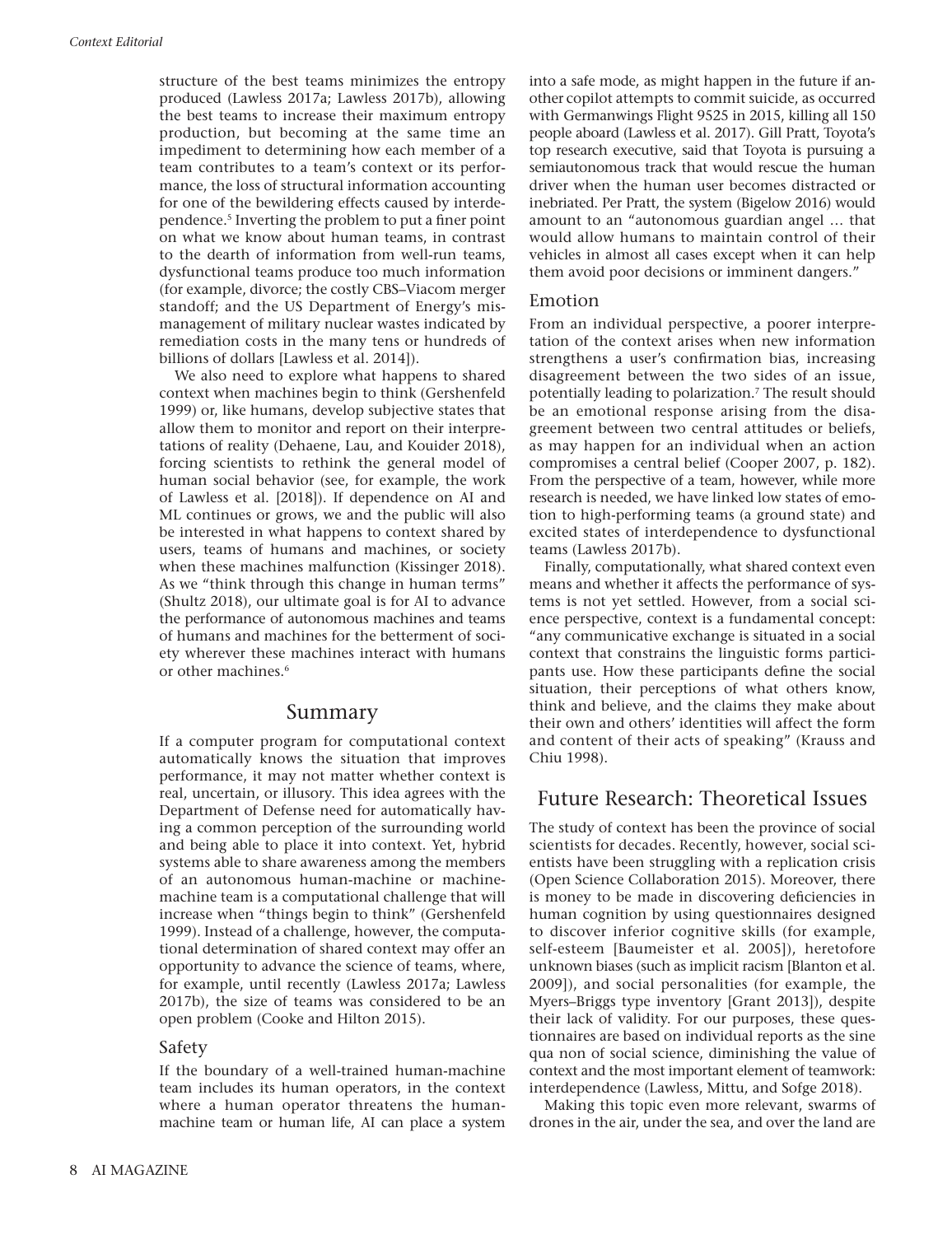entering military service. Nuclear weapons are again a concern. Hypersonic missiles are being developed. As decision-making times are further shortened, this situation underscores the need for machines that can process rapidly changing contexts much faster than can humans — what the Uber car did last March and to share those changes with their human teammates — what the Uber car did not do. This motivation means we must be able to address the effects of interdependence computationally, which until now has bewildered social scientists (Jones 1998, p. 33). The National Academy of Sciences (Cooke and Hilton 2015), however, reported the presence of interdependence in human teams, especially in the bestperforming scientific teams (Cummings 2015), giving it the respectability it needs to become the focus of new theory.

The effect of interdependence on the aggregation of humans befuddled Jones (Lawless 2017a). Interdependence is more than Shannon information. It is the constructive and destructive interference of common social experience. Shannon information can be used to command an aggregation of slaves, like drones, but to accomplish a task, their degrees of freedom are unaffected; however, a human-machine team multitasks to perform its work, reducing its degrees of freedom, an effect we have known about for some time (Kenny, Kashy, and Bolger 1998) but have just begun to exploit. For example, the human brain operates as a unified organ, which is not true of surgically split brains (Gazzaniga 2011); a happily married couple operates as a unified team, which is not true if it becomes public that one partner is cheating on the other (Viteilli 2014); and two well-merged businesses are fully integrated, which is not true if the resistance to merge becomes a public fight, as with CBS and Viacom (Hagey and Flint 2018). However, if we assume that a perfect team is in a ground state, and a dysfunctional, distressed team is in an excited state (computational emotion [Lawless 2017b]), practical applications for AI begin to appear.

When a machine has been trained to operate in a human-machine team, it knows not only what it is supposed to do but also what its human teammate is supposed to do (Lawless, Mittu, and Sofge 2018). If, and only if, we humans let a machine take over when the human part of a team becomes distressed, lives may be saved (Lawless et al. 2017) — for example, let the train take over when its human operator allows it to reach unsafe speeds; let the airliner take over when its commercial copilot attempts to commit suicide; or let the fighter plane take over when its pilot loses consciousness from excessive gravitational forces (Allison 2018). This last is already becoming operational.

## The Special Topic Articles

In this issue of *AI Magazine,* contributors discuss the meaning of shared context and its effect on performance for systems of autonomous humanmachine teams. They address how the interdependence between perception, cognition, and behavior determines the context, whether clear, uncertain, or illusory. Our goal is to use AI to advance the computational construction of context to improve the autonomy of hybrid teams consisting of arbitrary combinations of humans, machines, and robots. We expect that explainable AI is an affordance of computational context.

Lauro Snidaro (University of Udine), Jesus Garcia (Universidad Carlos III de Madrid), Jim Llinas (University at Buffalo), and Erik Blasch (Air Force Office of Scientific Research) have been immensely successful with information fusion (IF) over many years. In their article, "Recent Trends in Context Exploitation for Information Fusion and AI," they propose to revise IF and AI approaches to exploit context to gain a better understanding of the world and to better adapt fusion tools to specific situations. After reviewing the intricacies of IF, they review their ongoing efforts to incorporate context as a critical part of human reasoning to make for a better fusion product that is generalizable to specific situations. They review the role of context along with the main phases (or waves) of research in AI since 1960 and its uncertainty with relations and ML, and they review fusion, AI, and general intelligence. Their goal is to build an explainable and adaptive model with perception and reasoning generalizable from contexts by the flow of data to develop the next generation of context-sensitive IF systems. Llinas (2016) was an invited speaker at the 2016 AAAI Fall Symposium on AI and the Mitigation of Human Error: Anomalies, Team Metrics and Thermodynamics (Lawless et al. 2017).

In the second article, Integrating Context into Artificial Intelligence: Research from the Robotics Collaborative Technology Alliance, Kristin Schaefer and her team address how to determine the social context in an unstructured, uncertain environment for humans and robots operating in a human-machine team. Schaefer and her team contributed to our past AAAI symposia (Schaefer et al. 2017; Lawless et al. 2018, Chapter 4). In this article, they identify research from the Army Research Laboratory's Robotics Collaborative Technology Alliance to address the gaps in knowledge that arise in figuring out a robot's contributions to its team, what the robot knows about the environment and its teammates, and the robot's intentions as it navigates autonomously through the environment. Operating in the field as part of a team means that a robot's inferences have to be efficient, drawn quickly, and bidirectional, that is, collaborative yet understandable by all of its teammates. Moreover, the robot's inferences must be based on what the team is doing in its environment, must be mission specific, must be able to use natural language to construct a model of its view of the world, and must be able to contribute its novel findings to build a shared context.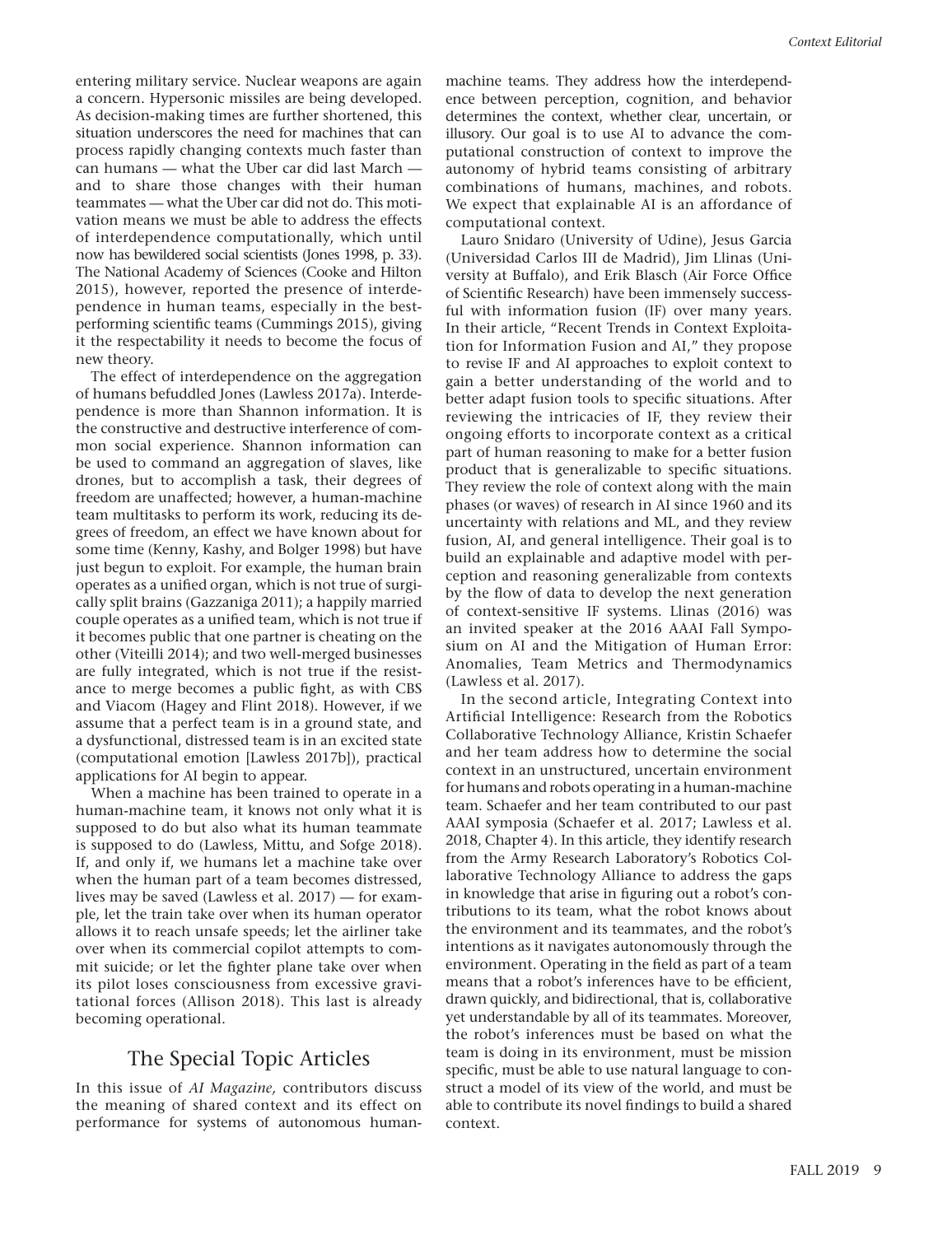"Context-Driven Proactive Decision Support for Hybrid Teams," by Manisha Mishra, Pujitha Mannaru, David Sidoti, Adam Bienkowski, Lingyi Zhang, and Krishna R. Pattipati, was written specifically for the maritime domain. In the article, they describe their key challenge as identifying the context within which humans interact with a smart Internet of Things. They define context interdependently as the evolving multidimensional feature space consisting of a ship's mission and its goals, assets, threats and tasks, and the cognitive states of its commander and human operators working as a team in uncertain environments while at sea, including hybrid human-machine teams. They have created and validated an operational system for proactive decision making amid a host of technical challenges posed by the integration and allocation of assets and tasks for an Internet of Things using AI to determine context and achieve superior performance. In addition, they provide more details, mathematics, and descriptions about a user test bed in supplementary material online.

In their article "Identifying Critical Contextual Design Cues Through a Machine Learning Approach," Missy Cummings and Alex Stimpson of Duke University review the safety and productivity benefits of autonomous technologies with a goal of understanding how autonomous systems can be better designed to improve the interactions between humans working with or around autonomous systems. These safety critical systems generate immense amounts of data. The authors review and use ML to design a human-user interface. They evaluate a proposed pedestrian signaling display mounted on a driverless car through traditional inferential statistics that looked at broad population characteristics, finding no significant relationships. Instead, by paying attention to individual user characteristics using a ML clustering approach, they uncover critical contextual cues that have led to improved reaction times for one variant of the pedestrian signaling display.

Brian Jalaian, Michael Lee, and Stephen Russell address how different sources of uncertainty affect the interpretations of contexts differently when using different ML methods in "Uncertainty Quantification in Machine Learning." They start with a review of basic statistics, observational errors, models and errors, and optimizations under uncertainty. Then they review an autonomous mission command architecture, statistical learning and stochastic optimization, and uncertainty in ML. Finally, they address four sources of uncertainty — noise, parameter uncertainty, the uncertainty in model specification, and the uncertainty from extrapolation — providing readers with a nonparametric Bayesian model that graphically portrays the uncertainty in the model. They address the motivation to resolve these uncertainties as critical to the application of ML in the field, where erroneous forecasts may put lives at risk.

The final article, written by Erik Blasch, Robert Cruise, Alex Aved, Uttam Majumder, and Todd Rovito, proposes a method of decisions to data that provides a path to establish the value of data foraging, collecting data, and sense making, using AI with human reasoning to assess the context for complex sets of data. Their model addresses data in various states (rest, motion, fusion, transition, and use). They review AI dynamic data-driven applications systems and IF and how these paradigms align with AI; reasoning contexts; types of ML; and applications for situational understanding that serve to achieve human-machine awareness. To determine the context of a dynamic target, they provide an example with AI and deep multimodal image fusion where the data are collected in multiperspectives from a commandguided swarm.

## Conclusions

We hope that readers enjoy all six of the articles contributed on the topic of artificial intelligence, autonomy, and human-machine teams: interdependence, context, and explainable AI. We also hope that readers will join us at a future AAAI symposium on the topic. The advent of human-machine teams has created a time of intellectual ferment, extraordinary technological advances, and the introduction of interdependence to mathematicians, physicists, and AI theorists and practitioners.

#### **Notes**

1. Merriam*-*Webster, s.v. "context," www.merriam-webster. com/dictionary/context.

2. en.oxforddictionaries.com/definition/context.

3. Russian deaths have been denied, and American involvement has been denied.

4. *American Electric Power Co., Inc., et al., Petitioners v. Connecticut et al.*, 564 U.S. 10-174 (2011), www.supremecourt. gov/opinions/10pdf/10-174.pdf. Justice Ginsburg wrote the unanimous opinion.

5. For example, Nick Saban, the coach of the University of Alabama football team, has never lost a game against his former assistant coaches who had taken coaching jobs at competing schools (Kirshner 2018); there have been many failed attempts to clone Silicon Valley (Lucky 2014); and despite studies on how to recreate the innovation culture at Bell Labs (Kelly and Caplan 1993) existing in a facility where the work for several Nobel awards was completed, the facility has since closed (Martin 2006) and the lab has been renamed Nokia Bell Labs.

6. For more on these issues, see aaai.org/Symposia/Spring/ sss19symposia.php#ss01.

7. Personal communication with C. Sibley, May 26, 2009.

#### References

Adelson, E. H. 2000. Lightness Perceptions and Lightness Illusions. In *The New Cognitive Sciences,* 2nd ed., edited by M. Gazzaniga. Cambridge, MA: MIT Press.

Allison, G. 2018. F-35 to Incorporate Automatic Ground Collision Avoidance System 'Five Years Earlier Than Planned.' UK Defence Journal (February 2). ukdefencejournal.org.uk/ f-35-incorporate-automatic-ground-collision-avoidancesystem-five-years-earlier-planned/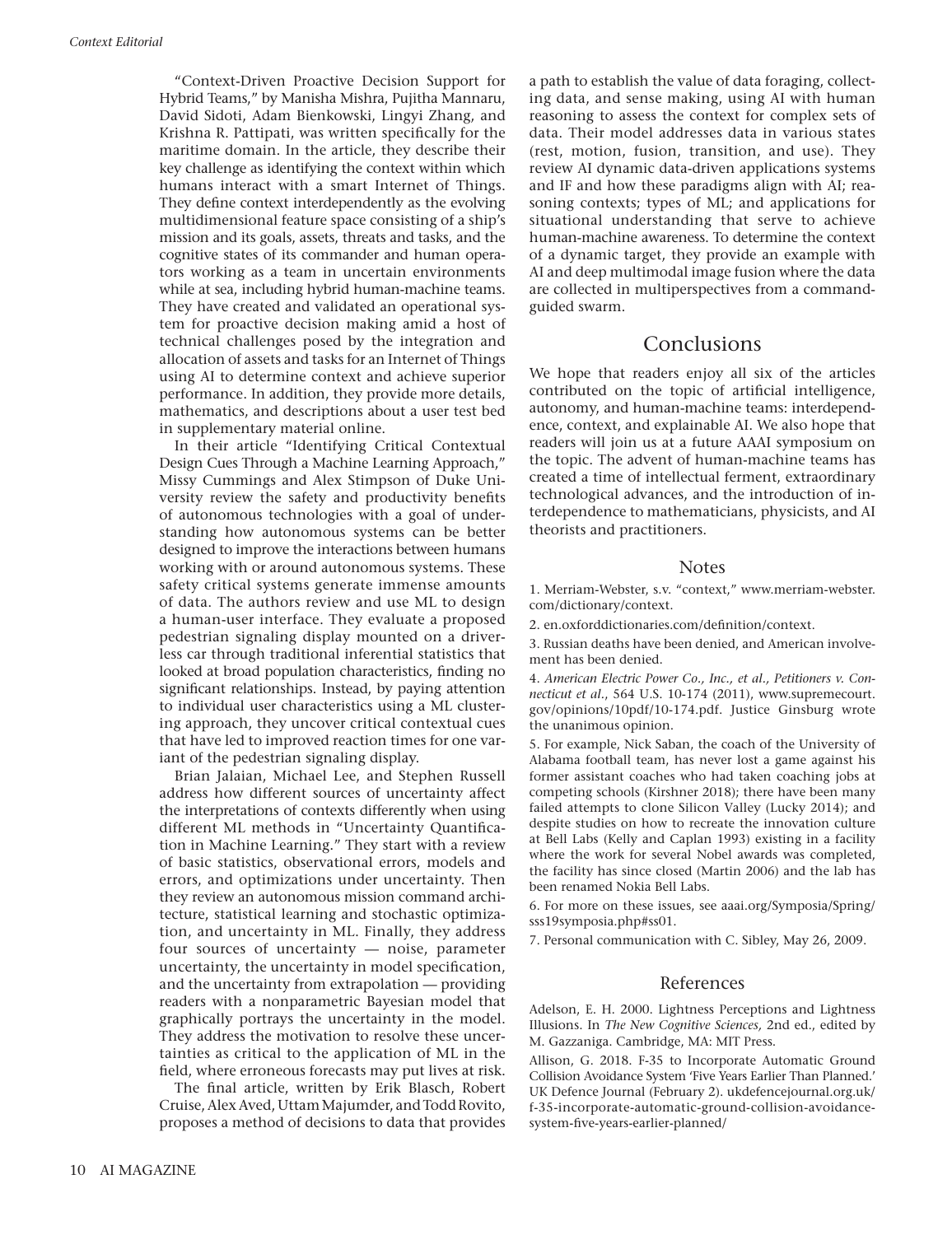Baumeister, R. F.; Campbell, J. D.; Krueger, J. I.; and Vohs, K. D. 2005. Exploding the Self-Esteem Myth. *Scientific American* 292(1): 84–91. doi.org/10.1038/scientificamerican0105-84

Bigelow, P. 2016. Toyota Wants Autonomous Guardian Angel to Help Drivers Instead of Autonomy Taking the Driver out of the Picture. *Autoblog* (blog). April 8. www.autoblog.com/ 2016/04/08/toyota-autonomous-driving-guardian-angelfeatured/

Blanton, H.; Jaccard, J.; Klick, J.; Mellers, B.; Mitchell, G.; and Tetlock, P. 2009. Strong Claims and Weak Evidence: Reassessing the Predictive Validity of the IAT. *Journal of Applied Psychology* 94(3): 567–82. doi.org/10.1037/ a0014665

Brill, E., and Mooney, R. J. 1997. An Overview of Empirical Natural Language Processing. *AI Magazine* 18(4): 13–24.

Brynjolfsson, E., and Mitchell, T. 2017. What Can Machine Learning Do? Workplace Implications. *Science* 358: 1530–4. doi.org/10.1126/science.aap8062

Cooke, N. J., and Hilton, M. L., editors. 2015. *Enhancing the Effectiveness of Team Science*. Washington, DC: National Academies Press.

Cooper, J. M. 2007. *Cognitive Dissonance: 50 Years of a Classic Theory*. London: SAGE Publishing.

Cummings, J. 2015. Team Science Successes and Challenges. Paper presented at the National Science Foundation Sponsored Workshop on Fundamentals of Team Science and the Science of Team Science. Bethesda, MD, June 2.

Doolen, T. L.; Hacker, M. E.; and Van Aken, E. M. 2003. The impact of organizational context on work team effectiveness: a study of production teams. *IEEE Transactions on Engineering Management* 50(3): 285–96. doi.org/10.1109/ TEM.2003.817296

Dehaene, S.; Lau, H.; and Kouider, S. 2017. What Is Consciousness and Could Machines Have It? *Science* 359(6374): 400–2. doi.org/10.1126/science.aan8871

Edelman, F., and Roughead, G. 2018. *Providing for the Common Defense. The Assessment and Recommendations of the National Defense Strategy Commission*. Washington, DC: United States Institute of Peace. www.usip.org/sites/default/files/2018- 11/providing-for-the-common-defense.pdf

Emre, M. 2018. *The Personality Brokers: The Strange History of Myers-Briggs and the Birth of Personality Testing*. New York: Doubleday.

Felson, M., and Eckert, M. A. 2015. *Crime and Everyday Life*. Fifth edition. Thousand Oaks, CA: SAGE Publications.

FitzGerald, D., and Ramachandran, S. 2018. AT&T Boss Writes Script for HBO: More Data, More Money. *Wall Street Journal* (September 12). www.wsj.com/articles/as-itabsorbs-time-warner-at-t-expects-profitability-next-year-1536760417

Freedberg, Jr., S. J. 2018. New Tests Prove IBCS Missile Defense Network DOES Work: Northrop. *Breaking Defense* (August 15). breakingdefense.com/2018/08/new-tests-proveibcs-missile-defense-network-does-work-northrop/

Fritz, B. 2017. Hollywood Hopes 'It' Can Pull Box Office out of the Gutter. *Wall Street Journal* (September 4). www.wsj. com/articles/hollywood-hopes-it-can-pull-box-office-outof-the-gutter-1504488416

Garner, D. 2016. Seven Brief Lessons on Physics Is Long on Knowledge. *New York Times* (March 22). www.nytimes. com/2016/03/23/books/review-seven-brief-lessons-onphysics-is-long-on-knowledge.html?\_r=0

Gazzaniga, M. S. 2011. *Who's in Charge? Free Will and the Science of the Brain*. New York: Ecco.

Geist, E., and Lohn, A. J. 2018. *How Might Artificial Intelligence Affect the Risk of Nuclear War?* Santa Monica, CA: RAND Corporation. doi.org/10.7249/PE296

Gershenfeld, N. 1999. *When Things Begin to Think*. New York: Henry Holt.

Grant, A. 2013. Goodbye to MBTI, the Fad That Won't Die. *Give and Take* (blog), *Psychology Today*, September 18, 2013. www.psychologytoday.com/us/blog/give-and-take/ 201309/goodbye-mbti-the-fad-won-t-die

Grove, T. 2018. Drone Attacks on Russian Bases in Syria Expose Security Holes. *Wall Street Journal* (January 15). www.wsj.com/articles/drone-attacks-on-russian-bases-insyria-expose-security-holes-1516017608

Hackman, J. R. 2011. Six Common Misperceptions About Teamwork. *Harvard Business Review* (June 7). hbr.org/2011/ 06/six-common-misperceptions-abou

Hagey, K., and Flint, J. 2018. Once Allies, Two Media Chiefs Go to War over the Future of CBS. *Wall Street Journal* (May 28). www.wsj.com/articles/once-allies-two-media-chiefs-goto-war-over-the-future-of-cbs-1527530599

Irving, D. 2018. How Artificial Intelligence Could Increase the Risk of Nuclear War. *The RAND Blog (blog). April 28, 2018.* www.rand.org/blog/articles/2018/04/how-artificialintelligence-could-increase-the-risk.html

James, M. 2018. With Leslie Moonves Out, Shari Redstone Emerges Winner in Fight over Control of CBS. *Los Angeles Times* (September 11). www.latimes.com/business/ hollywood/la-fi-ct-shari-redstone-moonves-20180911 story.html

Jones, E. E. 1998. Major Developments in Five Decades of Social Psychology. In *The Handbook of Social Psychology*, edited by D. T. Gilbert, S. T. Fiske, and G. Lindzey, 3–57. New York: McGraw-Hill.

Jussim, L. 2017. Mandatory Implicit Bias Training Is a Bad Idea. *Rabble Rouser* (blog), *Psychology Today,* December 3, 2017. www.psychologytoday.com/us/blog/rabble-rouser/ 201712/mandatory-implicit-bias-training-is-bad-idea

Kambhampati, S. 2018. Challenges of Human-Aware AI Systems. Address presented at the 32nd AAAI Conference on Artificial Intelligence. New Orleans, LA, February 4.

Kelly, R., and Caplan, J. 1993. How Bell Labs Creates Star Performers, *Harvard Business Review* (July–August). hbr.org/ 1993/07/how-bell-labs-creates-star-performers

Kenny, D. A.; Kashy, D. A.; and Bolger, N. 1998. Data Analyses in Social Psychology. In *Handbook of Social Psychology,*  edited by D. T. Gilbert, S. T. Fiske, and G. Lindzey, 233–65. 4th edition. New York: McGraw-Hill.

Kirshner, A. 2018. Kirby Smart Got Close Again, but Nick Saban's Former Assistants Still Can't Beat Him. *SBNation* (December 1). www.sbnation.com/college-football/2018/12/1/18121541/ nick-saban-kirby-smart-sec-championship

Kissinger, H. A. 2018. How the Enlightenment Ends. *The Atlantic.* (June) www.theatlantic.com/magazine/archive/ 2018/06/henry-kissinger-ai-could-mean-the-end-of-humanhistory/559124

Krauss, R. M., and Chiu, C.-Y. 1998. Language and Social Behavior. In *Handbook of Social Psychology*, edited by D. T. Gilbert, S. T. Fiske, and G. Lindzey, 41–88. 4th edition. New York: McGraw-Hill.

Lawless, W .F.; Akiyoshi, M.; Angjellari-Dajcic, F.; and Whitton, J. 2014. Public Consent for the Geologic Disposal of Highly Radioactive Wastes and Spent Nuclear Fuel. *International Journal of Environmental Studies* 71(1): 41–62.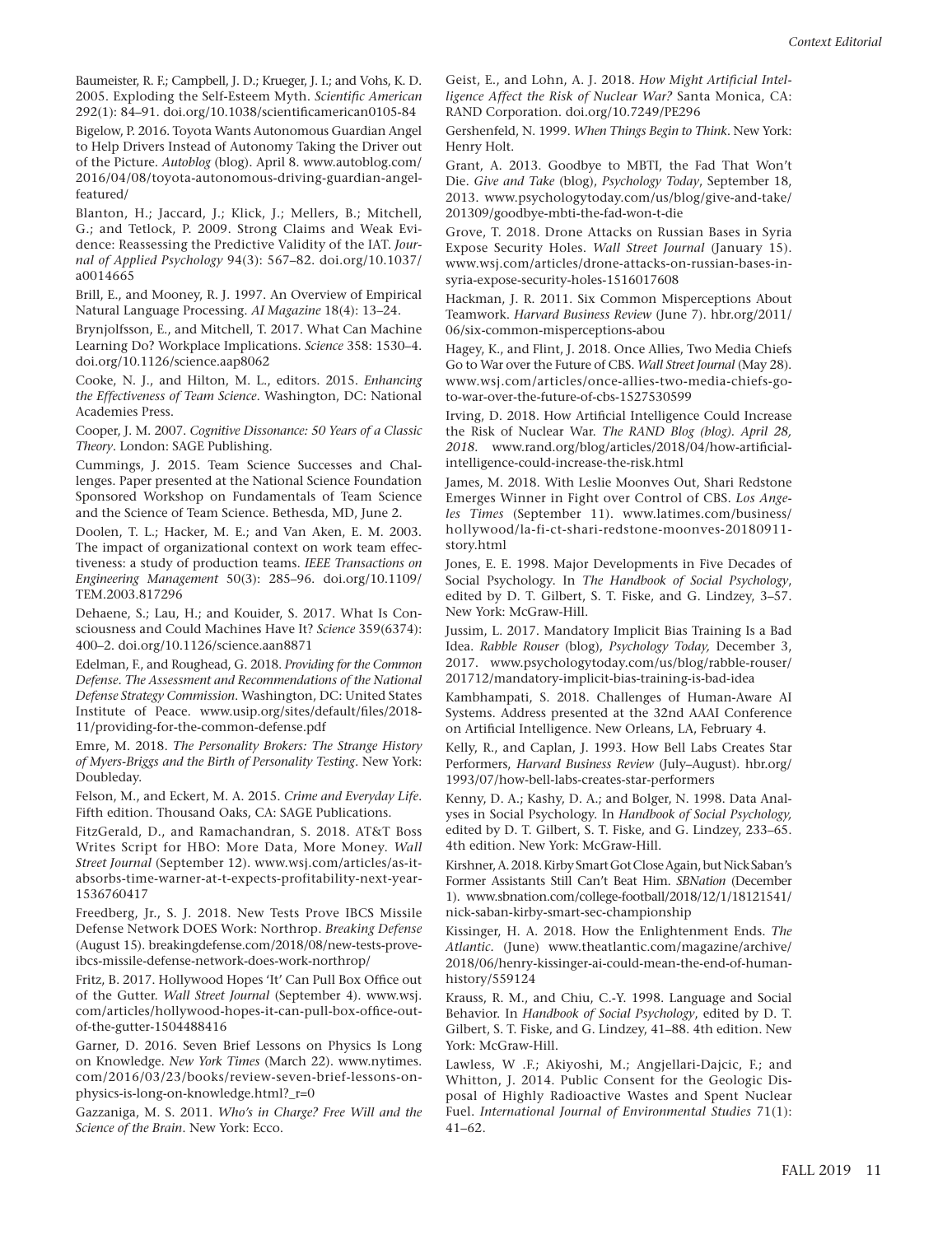Lawless, W. F. Mittu, R., Sofge, D. and Russell, S., editors. 2017. *Autonomy and Artificial Intelligence: A Threat or Savior?* Berlin: Springer.

Lawless, W. F. 2017a. The Entangled Nature of Interdependence. Bistability, Irreproducibility and Uncertainty. *Journal of Mathematical Psychology* 78: 51–64. doi.org/10.1016/j. jmp.2016.11.001

Lawless, W. F. 2017b. The Physics of Teams: Interdependence, Measurable Entropy and Computational Emotion. *Frontiers in Physics* 5. doi.org/10.3389/fphy.2017.00030

Lawless, W. F. 2018. Resilience, Teamwork (Interdependence) and Context: Defeating Skynet. Paper presented at Resilience Week 2018. Denver, CO, August 20–23.

Lawless, W. F., R. Mittu, and D. A. Sofge, editors. 2018. *Computational Context: The Value, Theory and Application of Context with AI*. Boca Raton, FL: CRC Press. doi.org/10.1201/ 9780429453151

Llinas, J. 2016. Argumentation-Based System Support Toolkit for Intelligence Analyses. Paper presented at the AAAI 2016 Symposium on AI and the Mitigation of Human Error: Anomalies, Team Metrics and Thermodynamics. Palo Alto, CA, March 21–23.

Lucky, R. W. 2014. Why Cloning Silicon Valley Is So Hard. *IEEE Spectrum* (blog). April 28, 2014. spectrum.ieee.org/ at-work/innovation/why-cloning-silicon-valley-is-so-hard).

Lukianoff, G., and Haidt, J. 2018. *The Coddling of the American Mind: How Good Intentions and Bad Ideas Are Setting Up a Generation for Failure*. New York: Penguin Press.

Martin, A. 2006. Pastoral Site of Historic Inventions Faces the End. *New York Times* (June 14). www.nytimes.com/2006/ 06/14/realestate/commercial/14bell.html?\_r=1&n=Top/ News/Business/Small%20Business/Innovation&oref=slogin

Marwah, K.; Katzin, D.; Zollanvari, A.; Noy, N. F.; Ramoni, M.; and Alterovitz, G. 2012. Context-Specific Ontology Integration: A Bayesian Approach. In *AMIA Joint Summits on Translational Science Proceedings AMIA Summit on Translational Science*, 79–86. Bethesda, MD: American Medical Informatics Association.

Massey, C., and Thaler, R. 2005. Overconfidence vs. Market Efficiency in the National Football League, NBER Working Paper 11270. Cambridge, MA: National Bureau of Economic Research.

Mattis, J. 2018. Nuclear Posture Review, Secretary of Defense. Final Report. Washington, DC: Department of Defense.

McClelland, J. L., and Rumelhart, D. E. 1988. *Explorations in Parallel Distributed Processing — A Handbook of Models, Programs, and Exercises*. Cambridge, MA: MIT Press.

Mishra, M.; Sidoti, D.; Avvari, G. V.; Mannaru, P.; Fernando Martinez Ayala, D.; and Pattipati, K. R. 2017. Context-Driven Proactive Decision Support: Challenges and Applications. In *Computational Context: Why It's Important, What It Means, and Can It Be Computed? Papers from the 2017 AAAI Spring Symposium*. Technical Report SS-17-03. Palo Alto, CA: AAAI Press. aaai.org/Library/Symposia/Spring/ ss17-03.php

National Transportation Safety Board. 2018. *Preliminary Report Released for Crash Involving Pedestrian, Uber Technologies, Inc., Test Vehicle.* Washington, DC: NTSB. www.ntsb. gov/news/press-releases/Pages/NR20180524.aspx

Open Science Collaboration. 2015. Estimating the Reproducibility of Psychological Science. *Science* 349 (6251): aac4716. doi.org/10.1126/science.aac4716

Payne, K. B. 2018. Deterrence: The 2018 NPR, Deterrence Theory and Policy. *Real Clear Defense* (August 13). www. realcleardefense.com/articles/2018/08/13/deterrence\_\_ the\_2018\_npr\_deterrence\_theory\_and\_policy\_113700.html

Pearl, J. 2002. Reasoning with Cause and Effect. *AI Magazine* 23(1): 95–111. doi.org/10.1609/aimag.v23i1.1612

Pearl, J., and Mackenzie, D. 2018. AI Can't Reason Why. *Wall Street Journal* (May 18). www.wsj.com/articles/ai-cantreason-why-1526657442

Pfautz, S. L.; Ganberg, G.; Fouse, A.; and Schurr, N. 2015. A General Context-Aware Framework for Improved Human-System Interactions. *AI Magazine* 36(2): 42–9. doi.org/ 10.1609/aimag.v36i2.2582

Pitt, D. 2018. Mental Representation. In *The Stanford Encyclopedia of Philosophy* (Winter 2018). plato.stanford.edu/ archives/win2018/entries/mental-representation

Rothman, R. 2018. Driverless Cars and the Perpetual Moral Panic. *Commentary* 20 (March). www.commentarymagazine. com/american-society/driver-less-cars-moral-panic/

Schaefer, K. E.; Chen, J. Y. C.; Wright, J.; Aksaray, D.; and Roy, N. 2017. Challenges with Incorporating Context into Human-Robot Teaming. In *Computational Context: Why It's Important, What It Means, and Can It Be Computed? Papers from the AAAI 2017 Spring Symposium*. Palo Alto, CA: AAAI Press. aaai.org/Library/Symposia/Spring/ss17-03.php

Shultz, G. P. 2018. America Can Ride the 21st Century's Waves of Change. *Wall Street Journal* (June 27). www.wsj. com/articles/america-can-ride-the-21st-centurys-waves-ofchange-1530139914?shareToken=st16d75090420344f3816 f775f61f7e249andref=article\_email\_share

Sober, E. 2009. The Power of Context. Getting Beyond Labels and Limitations. *The 99th Monkey* (blog), *Psychology Today,* July 10, 2009. www.psychologytoday.com/blog/the-99th-monkey/200907/the-power-context

Speaks, J. 2017. Theories of Meaning. In *The Stanford Encyclopedia of Philosophy* (Fall 2017). plato.stanford.edu/ archives/fall2017/entries/meaning/

Stempel, J. 2016. Wells Fargo Admits Deception in \$1.2 Billion U.S. Mortgage Accord. *Reuters* (April 8). www.reuters. com/article/us-wellsfargo-settlement-idUSKCN0X52HK

Viteilli, R. 2014. After Infidelity. How Can Couples Learn to Move on Following One Partner's Infidelity? *Media Spotlight* (blog), *Psychology Today,* April 28, 2014. www.psychologytoday.com/us/blog/media-spotlight/201404/after-infidelity Wakabayashi, D. 2018. Uber's Self-Driving Cars Were Struggling before Arizona Crash. *New York Times* (March 23). www.nytimes.com/2018/03/23/technology/uber-self-drivingcars-arizona.html

Weinberg, S. 2017. Steven Weinberg and the Puzzle of Quantum Mechanics. *The New York Review of Books* (April 6). www.nybooks.com/articles/2017/04/06/steven-weinbergpuzzle-quantum-mechanics/

Woo, S. 2018. Why Being First in 5G Matters. The U.S., China, South Korea and Japan All See a Big Payoff from Winning the Battle for the Wireless Future. *Wall Street Journal* (September 12). https://www.wsj.com/articles/whybeing-first-in-5g-matters-1536804360

Zell, E., and Krizan, Z. 2014. Do People Have Insight into Their Abilities? A Metasynthesis. *Perspectives on Psychological Science* 9(2): 111–25. doi.org/10.1177/1745691613518075

In 1983, **William Lawless** blew the whistle on Department of Energy (DOE) mismanagement of military radioactive wastes. After his PhD, he joined DOE's citizen advisory board at its Savannah River Site where he coauthored over 100 recommendations on its cleanup. His research today is